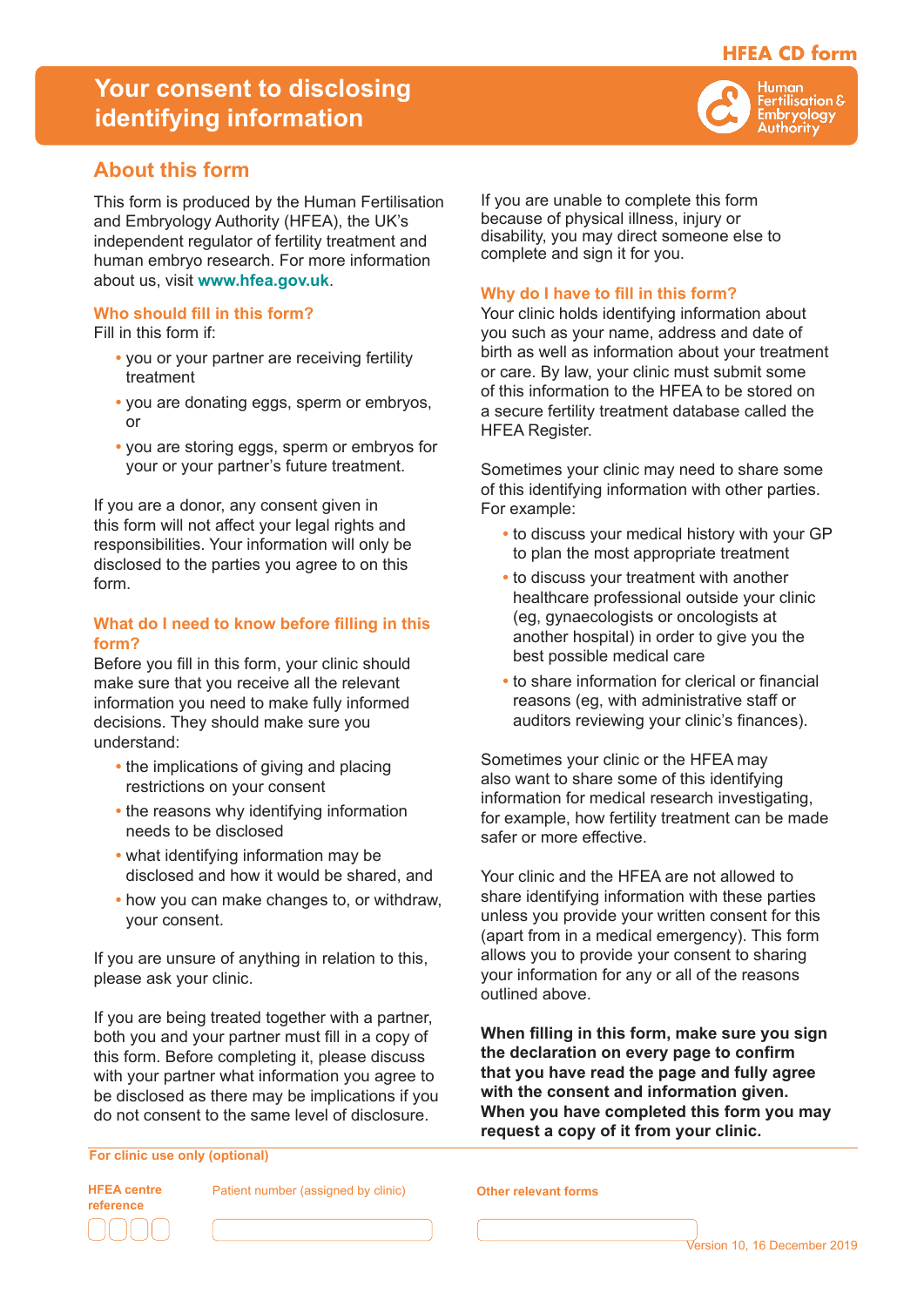| $\blacktriangleleft$ | <b>About you</b>                                                                                                                           |  |  |  |  |
|----------------------|--------------------------------------------------------------------------------------------------------------------------------------------|--|--|--|--|
| 1.1                  | Place clinic sticker here<br>Your first name(s)                                                                                            |  |  |  |  |
|                      |                                                                                                                                            |  |  |  |  |
| 1.2                  | <b>Your surname</b>                                                                                                                        |  |  |  |  |
|                      |                                                                                                                                            |  |  |  |  |
| 1.3                  | <b>Your date of birth</b><br><b>Your NHS/CHI/HCN/passport</b><br>1.4                                                                       |  |  |  |  |
|                      | number (please circle)                                                                                                                     |  |  |  |  |
|                      |                                                                                                                                            |  |  |  |  |
| $\overline{2}$       | <b>About your partner</b>                                                                                                                  |  |  |  |  |
|                      | Only complete this section if you are receiving treatment with your partner.                                                               |  |  |  |  |
| 2.1                  | Place clinic sticker here<br>Your partner's first name(s)                                                                                  |  |  |  |  |
|                      |                                                                                                                                            |  |  |  |  |
| 2.2                  | Your partner's surname                                                                                                                     |  |  |  |  |
|                      |                                                                                                                                            |  |  |  |  |
| 2.3                  | Your partner's date of birth<br>Your partner's NHS/CHI/HCN/passport<br>2.4                                                                 |  |  |  |  |
|                      | number (please circle)                                                                                                                     |  |  |  |  |
|                      |                                                                                                                                            |  |  |  |  |
| 3                    | Disclosing your identifying information to support your care/treatment                                                                     |  |  |  |  |
| 3.1                  | Do you consent to identifying information about you being disclosed to the<br>following groups of people? Tick the options you consent to. |  |  |  |  |
|                      | <b>Your GP.</b> Your clinic may want to discuss your medical history with your GP to plan the<br>most appropriate treatment.               |  |  |  |  |
|                      | Other healthcare professionals. Your clinic may want to discuss your treatment with                                                        |  |  |  |  |
|                      | another healthcare professional (eg, gynaecologists or oncologists at another hospital) to give<br>you the best possible care.             |  |  |  |  |
|                      | Auditors or administrative staff outside of your clinic. Your clinic may want to share                                                     |  |  |  |  |
|                      | information for clerical or financial reasons (eg, with administrative staff or auditors reviewing<br>the clinic's finances).              |  |  |  |  |
|                      | Not to anyone (other than in a medical emergency).                                                                                         |  |  |  |  |
|                      | <b>Page declaration</b>                                                                                                                    |  |  |  |  |
|                      | <b>Your signature</b><br><b>Date</b>                                                                                                       |  |  |  |  |
|                      | X                                                                                                                                          |  |  |  |  |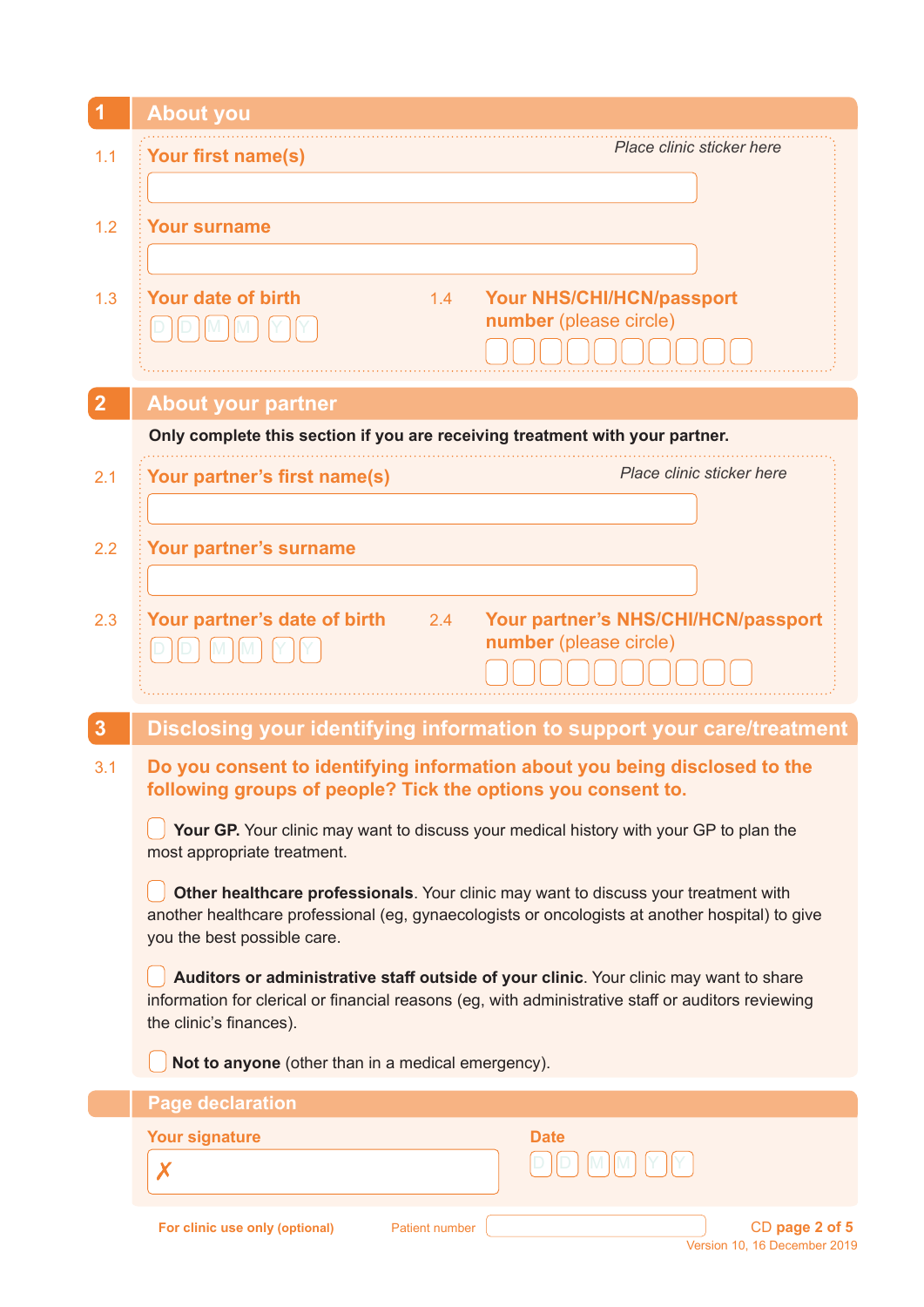### **4 Disclosing your identifying information to support advances in medical research**

Large health databases held by organisations such as the HFEA can be a valuable resource for researchers to support advances in medical research. Using a limited amount of your identifying information (for example your name and date of birth), they are able to link databases together and perform research which would be otherwise impossible to do. All research is carefully reviewed by your clinic or the HFEA before being approved.

Recent examples of research projects include:

- **•** Health outcomes for IVF babies: exploring whether the general health of children born as a result of fertility treatment differs from that of naturally conceived children.
- **•** Ethnicity and treatment success: exploring whether there is a link between patient ethnicity and treatment success.
- **•** Cancer risk in children born after IVF/ICSI: this project showed no increase in the overall risk of cancer among British children born after assisted conception during the 17-year study period.

For more examples of recently approved projects go to the HFEA's website: **www.hfea.gov.uk/about-us/our-data**.

### **Children born as a result of treatment**

By consenting to your identifying information being disclosed for research purposes, you are also consenting to identifying information about any child(ren) born as a result of your treatment being disclosed. Legally, you are responsible for deciding whether identifying information about your child(ren) is disclosed until they reach the age of 16 or an age when they are deemed legally competent to give consent themselves. If you want identifying information about any children born as a result of treatment to be handled differently, you should contact your clinic to notify them after your child(ren) is/are born.

### **It is your right to change the consent you give here at any time.**

### **Types of research**

There are two types of valuable research you can consent to on this form – non-contact and contact.

#### Non-contact research

If you choose to give consent for non-contact research only, you will never be contacted about research. Data which is routinely collected during the course of your treatment could be used by researchers. It will only be seen by the research team, or those who link the datasets, and is subject to strict security and confidentiality controls. You will never be identified in any publications about the research.

#### **Do you consent to non-contact research?** 4.1

 $\sqrt{Y}$ es  $\sqrt{Y}$ No

| <b>Page declaration</b>        |                       |                                       |                |
|--------------------------------|-----------------------|---------------------------------------|----------------|
| <b>Your signature</b>          |                       | <b>Date</b><br>[M][M][Y][Y]<br>D<br>D |                |
| For clinic use only (optional) | <b>Patient number</b> |                                       | CD page 3 of 5 |

**NO Continues on the next page**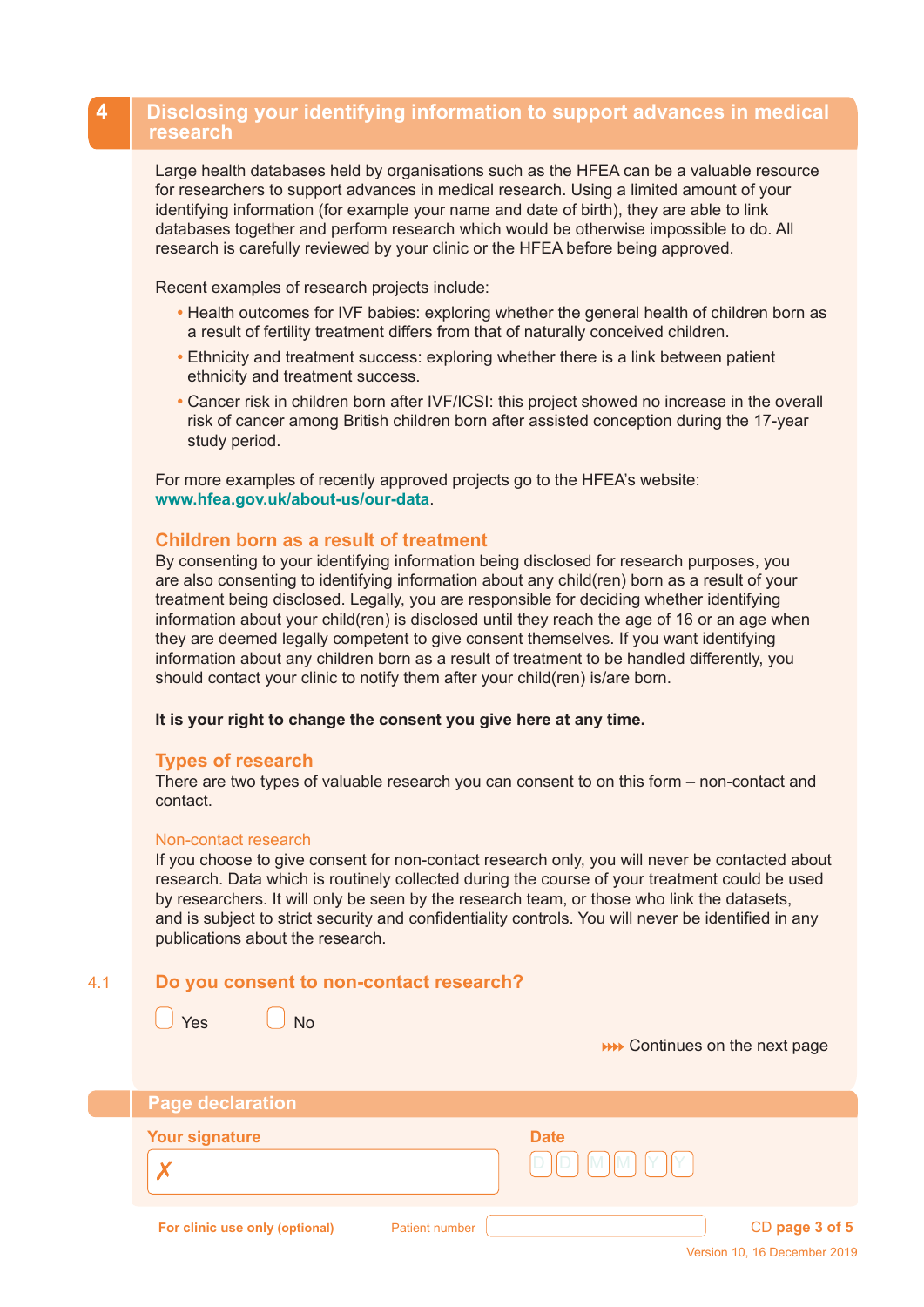## **4 Disclosing your identifying information to support advances in medical research** *continued*

### Contact research

If you consent to contact research, staff at your centre may in future contact you if they think you might be suitable to take part in a research study. Giving this consent does not mean that you have already agreed to take part in any study – it means you agree to be contacted in the future to discuss the possibility of this. If your centre does contact you about a study you will be under no obligation to take part in research. You can grant or refuse consent to any study at any time without it affecting the care you receive and without giving a reason.

#### **Do you consent to contact research?** 4.2

Yes  $\vert$  No

### **5 Declaration**

### **Please sign and date the declaration**

### **Your declaration**

- I declare that I am the person named in section one of this form.
- I declare that:
	- before I completed this form, I was given information about the different options set out in sections three and four of this form, and
	- the implications of giving my consent, and the consequences of withdrawing this consent, have been fully explained to me.
- **•** I understand that I can make changes to, or withdraw, my consent at any time but that it will not be possible to withdraw my information from research where my information has already been included within analysis.
- **•** I declare that, in relation to section four, I have read and understood the information provided and have had the opportunity to ask questions and seek further clarification. I understand that the choices I have made about participating in research will not affect the care and treatment I receive. I have given or withheld my permission freely.
- **•** I understand that information on this form may be processed and shared for the purposes of, and in connection with, the conduct of licensable activities under the Human Fertilisation and Embryology Act 1990 (as amended) in accordance with the provisions of that act.

### **Your signature Date**



### **If signing to witness consent**

 If you have completed this form at the direction of the person consenting (because they are unable to sign for themselves due to physical illness, injury or disability), you must sign and date the declaration on the next page. There must also be a witness confirming that the person consenting is present when you sign the form.

**NO Continues on the next page** 

**For clinic use only (optional)** Patient number **CD Particle 1.1 CD page 4 of 5**